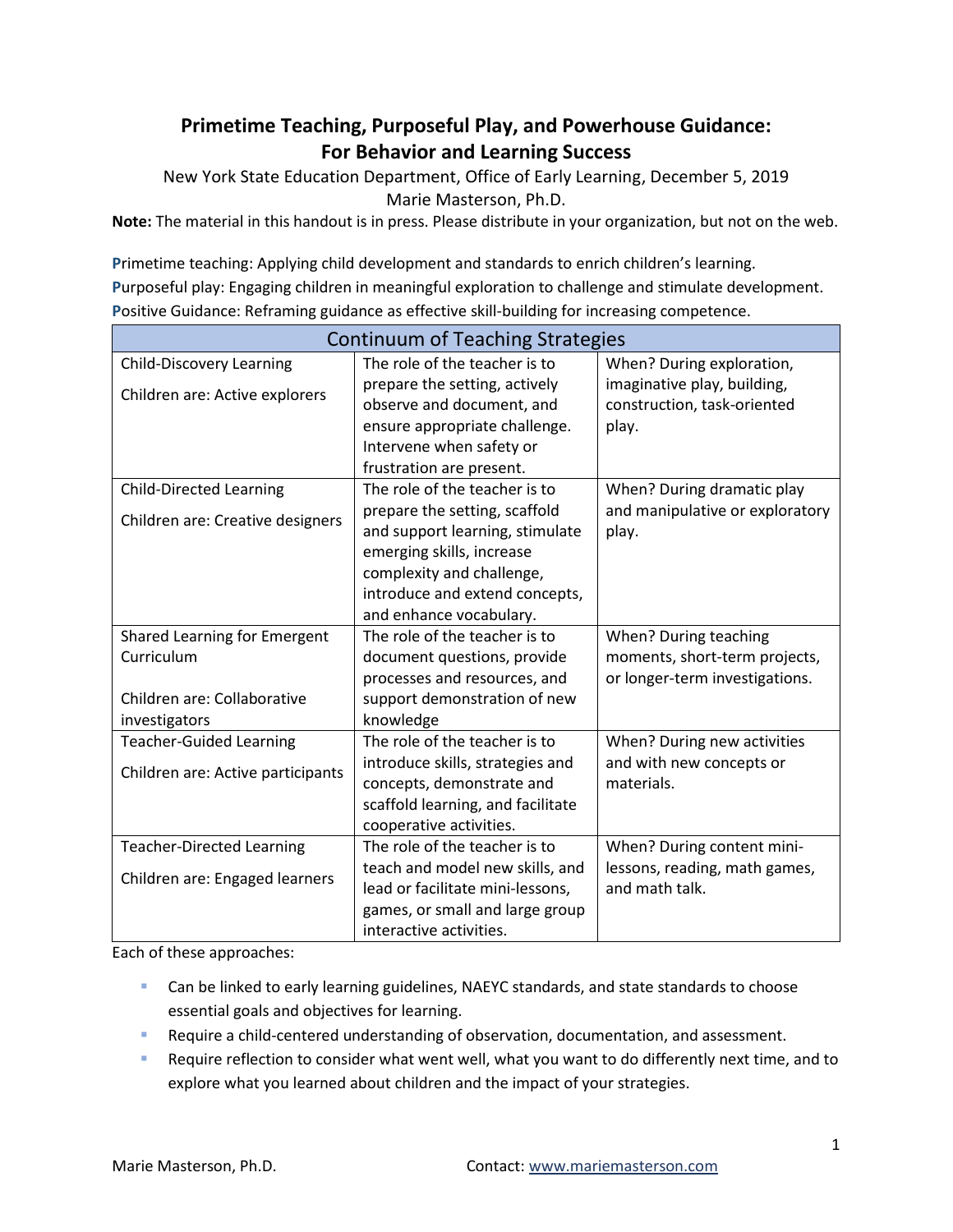# **Talking during meals, transitions, and caring routines:**

- **What did you learn when…?** What did you see/do?"
- **What/how do you think?** Ask "What do you think…" and "How do you think…" questions. "What are the ingredients in our soup?" "How do you think the milk got from the cow to your cup?" "What does the snow feel like?"
- **Guess what I saw?** I saw six school busses in a row." "I saw a building so tall, I had to look up to see the top." "I heard a flock of geese honking." "I saw a squirrel chasing a chipmunk."
- **Did you know?** "Did you know a dog sleeps more hours a day than you do?" "Did you know cats see in the dark?" "Did you know there are 27 bones in your hand and 26 in your foot?"
- **How did it go? Tell me what happened.** When a family says a pet was taken to the veterinarian, be sure to follow up. Ask the child to tell you what happened.

## **Play has a positive impact on many areas of children's development and learning:**

- Play promotes social-emotional skills, self-regulation, executive function, and prosocial behaviors (Yogman, Garner, Hutchinson, Hirsh-Pasek, and Michnick Golinkoff 2018).
- **Play fosters curiosity, self-discovery, and creativity (Berke 2016).**
- Outdoor play prompts real-world learning, social interaction and collaboration, appropriate risk taking, and STEM (science, technology, engineering, and mathematics) skills (Kinsner 2019).
- **EXTER 2018 Extended play experiences are essential for mediating stress and contribute to the development** of self-regulation (Foley 2017).
- **Dramatic play introduces problems, situations, themes, and daily life scenarios. Play helps** children develop symbolic thinking and explore concepts and new ideas (Brown 2017).
- **Dramatic play connects learning to prior knowledge and cultural contexts (Karabon 2017).**
- **Play promotes language, cognitive, and social skills critical to academic success (Spiewak Toub,** Hassinger-Das, Turner Nesbitt, Ilgaz, Skolnick Weisberg and Hirsh-Pasek 2018).
- Active or big-body play, construction play, and functional play strengthen a range of physical and practical life skills (Lillard, Learner, Hopkins, Dore, Smith, and Palmquist 2013).
- Children try out ideas and test their hypotheses, processes of scientific inquiry (Desouza 2017).
- **Play engages children in meaningful learning and is a critical pedagogical tool for teaching** (Barblet, Knaus, and Barratt-Pugh 2016).

#### **Five questions to plan for play:**

- 1. What are the goals for materials and activities? What new skills or information do you want children to discover, learn, practice, or understand?
- 2. What method of teaching or activity will provide the richest and most meaningful way for children reach those goals?
- 3. What teaching strategies will best engage children during the activity?
- 4. How will children demonstrate that they have mastered the skill, vocabulary, disposition, or competency?
- 5. What kind of documentation will capture children's learning?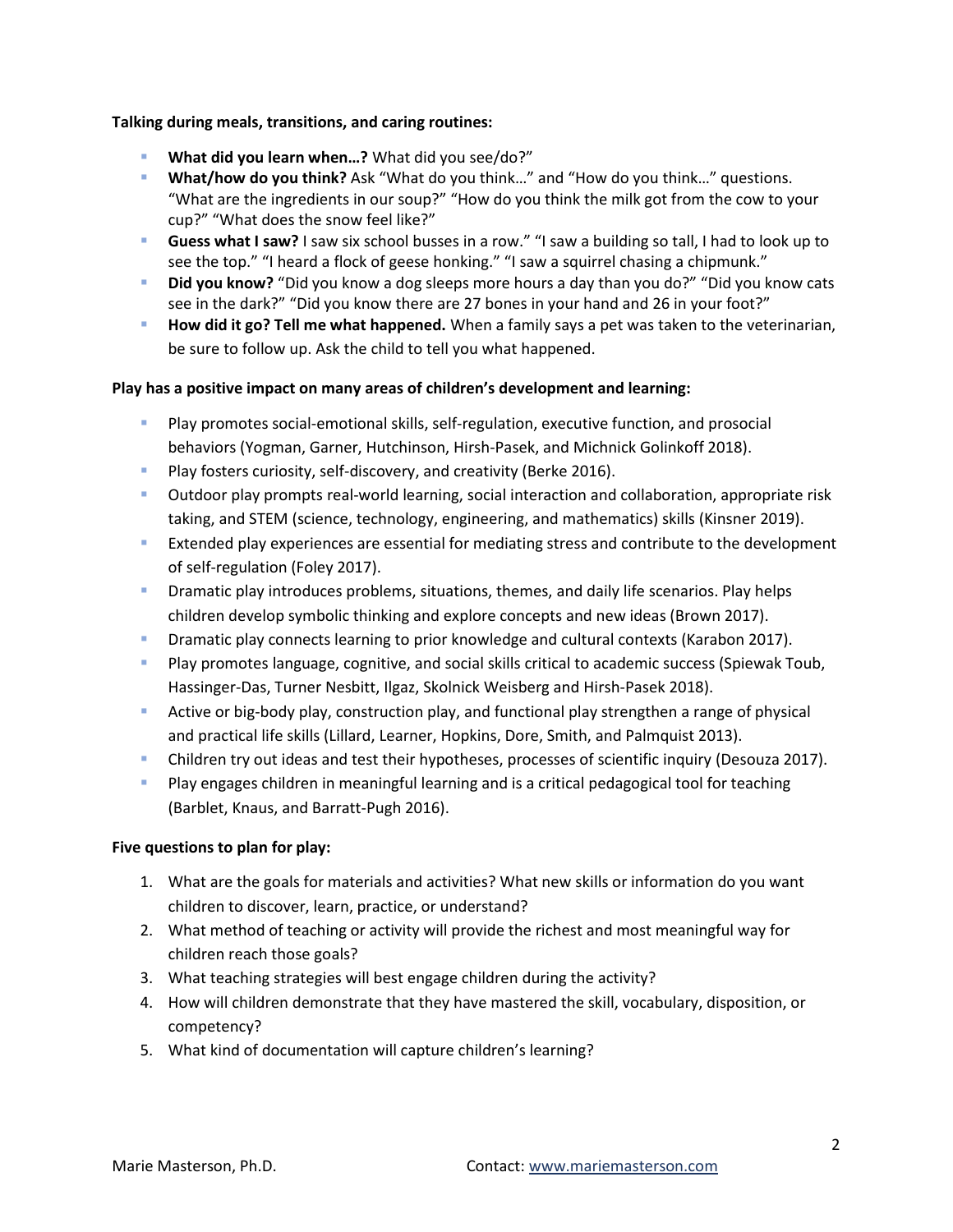### **Powerhouse Positive Guidance**

Guidance means to teach and train positive habits of behavior and strengthen children's self-regulation.

- **Shift from compliance to cooperation.**
- Become proactive instead of reactive.
- **Leave every interaction with success for the child.**
- **Replace -rather than stop behaviors.**
- Build confidence, skills, strategies, and assets  $-$  every time.
- Raise expectations  $-$  rather than settle.
- **Speak positively rather than complain about behavior. Let each child hear you talk positively** about their contributions.
- Words are powerful and what is insignificant to you may be the defining moment of a child's (or parent's) life. Give specific, detailed positive feedback!

**1. Model the behavior you want.** Show children by example how to behave. What does this really mean? Speak with respect. Don't touch bodies or belongings without permission. Show instead of tell.

**2. Use effective redirection.** Rather than mention what should not be done (or tell a child to stop), *describe a safe, positive choice or solution*. Effective redirection is an incompatible alternative. It replaces rather than stops a behavior. "Drive around Tommy." (Rather than "Don't hit Tommy.") "Look for your feet." (Rather than, "Look out. Don't bump Charlie.")

**3. Offer choices.** Make a simple statement that describes a needed behavior, then add two choices to shift responsibility to the child. "Naptime. Do you want to snuggle with your blanket or teddy bear?" "Time to pick up toys. Do you want to help pick up the cars or the bears?"

**4. Keep it simple.** Young children have a short attention span. Give brief, one-step instructions. For a child climbing, say, "Feet on the floor," rather than, "Look out, Shalynn. You will fall off that chair and hurt yourself. "Don't say, "Time to line up," unless you plan to do it immediately! Say what you will do.

**5. Encourage and empower success.** "Three cheers for my kind children. You were helping each other." "Awesome! We had fun cleaning up together." "I am so happy to read with you. You are a good book reader." Every interaction between you and a child should result in success for the child. Support and encourage understanding and skill.

# *Tips for Teaching***: Getting organized and staying inspired**

- **Take small steps.** Try one new strategy at a time. See how children respond. Then add on to the materials and strategies you use. Small steps lead to big impact.
- **Set aside a dedicated time each week to prepare.** Add lesson planning to your weekly and monthly calendar. You'll "get on top" of the sequence of planning by dedicating time. You will be able to schedule time to prepare materials, find or borrow books, and arrange spaces.
- **Keep a reflection journal.** Answer two simple prompts: "What did I do and how did it turn out?" And – "What did I observe and what did I learn?" Your answers will help you recognize the incredible influence you have in teaching.
- **Talk to colleagues.** When teaching goes well, share your experience. When you need fresh ideas or support to overcome a challenge, reach out and connect. You and your colleagues can grow together.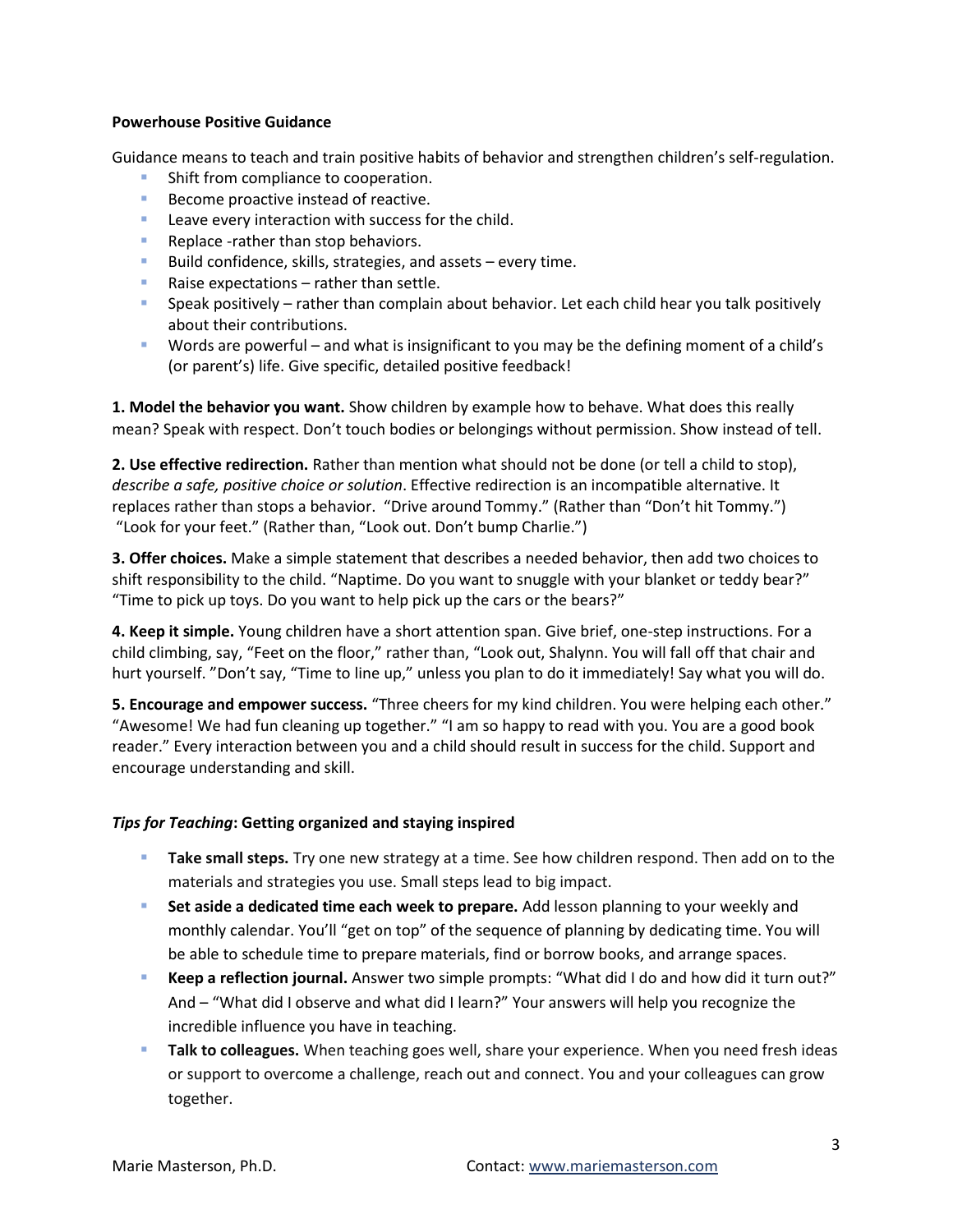## *Tips for Teaching***: Maximizing language support**

- **Build on what children know.** Children reenact what they know, such as visiting the market, going to the bakery, taking the subway in the city, or observing farming activities in a rural rea.
- **Introduce vocabulary.** Use a 4 X 6 card. Include math concept words like first, second, third, same, different, less, more, large, bigger, smaller, all, and none. Position words include above, below, beside, behind, in front, back, inside, next to, and outside. Descriptive words include open, closed, balanced, centered, tall, short, and bridge. Shape words include square, circle, triangle, cube, cylinder, and tube.
- **Use specific language.** Instead of saying, "Put that over there," say, "Hang your red scarf on the hook." Instead of, "You can play with that if you want," say, "You and Joshua can choose the giraffe puzzle or the lion puzzle." "The green beans are vegetables that are cooked. Cucumbers and carrots are not cooked. Can you name vegetables that we cook?"
- **Introduce advanced language and vocabulary.** Use specific descriptive words for objects, events, and emotions. "It feels breezy. Breezy is another word for windy." "The purple flowers are African violets. The leaves are fuzzy and curled. Let's give them some water." "A group of cows is called a herd. Young cows are called heifers and bulls."
- **Use back-and-forth exchanges during conversation.** Child: "I want to paint." Teacher: "Let's get a new paper and fresh water. What are you thinking about painting?" Child: "I want to make a picture of my house." Teacher: "What will you paint in the yard?" Child: "My family and my dog." Teacher: "You can paint your whole family."
- **Scaffold thinking.** Use verbal mapping to describe what children are doing or what you are doing. "I think if I move the puzzle over, the rest of the pieces won't fall off the table." "I see you organized your scale and blocks before you got started. That will make your work easier."
- **Add on information or elaborate what children say. Repeat and expand.** Child: "I saw a fuzzy worm." Teacher: "You saw a brown caterpillar with yellow stripes. It looks like a fuzzy worm, but it has a soft body and lots of legs. Do you see the legs? A caterpillar will spin a cocoon called a chrysalis and become a butterfly."
- **Ask open-ended thinking questions.** Ask "how, why, what if, and what else" questions to explain and predict and count how many. "How did you make your structure get smaller on top?" "Why do you think that happened?"
- **Notice and narrate children's actions, strategies, and experiences.** Draw attention to strategies that work well. "You asked for help when Declan took your car. Let's get the basket of cars so he can have one." "You look sad. Would you like to choose a book to read with me?" "I see you are feeling frustrated. Tell me about what you need."
- **Describe what children see.** "Are you watching the squirrel? Do you see its nest? Look higher to the left. Do you see the big clump of leaves? What do you notice about the leaves?" (Answer: They are thick. The leaves are packed into the tree branches.)
- **Encourage book reading.** Add informational books with realistic drawings and photographs that depict topics of children's interest to boost planning and conversation.
- **Create a print-rich setting.** Include labels for play areas, materials, and props. Label spaces and clear containers where materials are stored. Include labels and captions in home languages.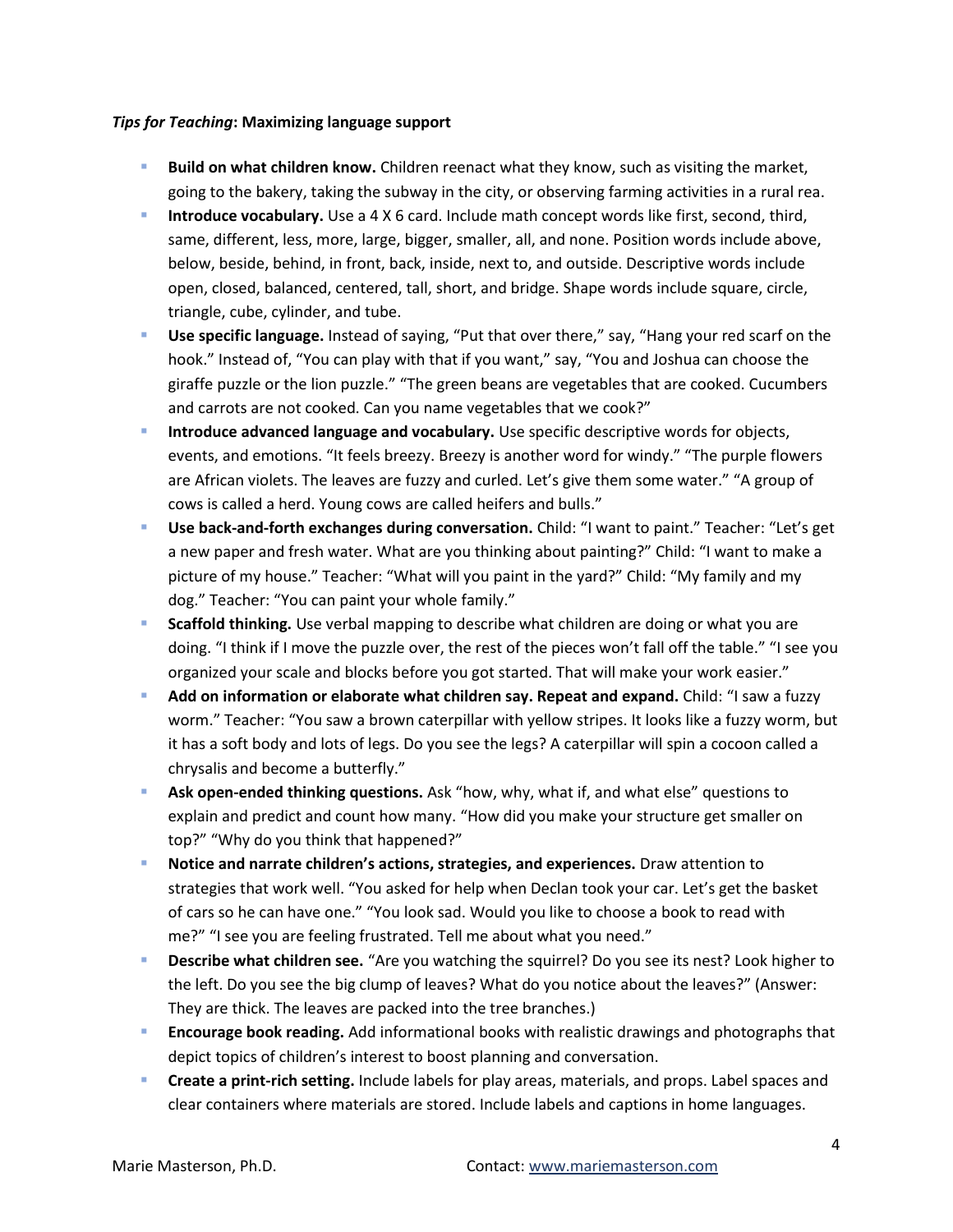- **Use picture maps and graphic organizers.** Picture maps organize children's ideas and helps them see how things relate. They can contribute facts and ideas and then group them into like categories. For example, collies, poodles, and beagles are kinds of dogs. Dogs, cats, fish, and gerbils are animals we care for as pets. This kind of learning starts with specific examples and that generate a big idea or concept. If you ask, "How do we help our families?" – this kind of learning starts with the concept of helping and then children generate specific examples.
- **Encourage small-group storytelling.** Ask children to make up and retell stories (Flynn 2016). To encourage storytelling, ask children to explain their art work. Ask them to tell stories about family experiences. Invite children to make up alternative endings to books you have read together. Brainstorm fanciful tales where characters do impossible things. Write a group story on a large paper chart and children contribute "what happened next" sentences. Story telling is a wonderful way to learn about children and share the joy of writing and communicating.

# *Tips for Teaching:* **Write great lesson plans you can really use!**

# **PLAY-BASED LESSON PLAN EXAMPLE: Architecture and construction**

## **New York Early Learning Standards:**

B.5. Initiative: Finds and uses materials to follow through on an idea (e.g., blocks for building a tower) C.4. Persists in trying to complete a task after previous attempts have failed (e.g., complete a puzzle, build a tower)

C.2 Critical and Analytic Thinking: Uses information gained through one modality and applies it to new context via another modality (e.g., tries to build a tower of blocks like the one seen in a book) G.3. Number Sense and Operations: Understands that numbers represent quantity (e.g., gets three apples out of the box

I.1-5. Properties of Ordering: Children identify and label shapes

D.1-9. Grammar and Syntax: Uses prepositions in everyday language (e.g., at, in, under).

E.4. Comprehension: Engages in conversations that develop a thought or idea (e.g., tells about a past event).

# **Concepts and big ideas**

- **People build places to live, work, and help their community (e.g., fire houses,** hospitals, libraries, schools, playgrounds).
- **People build with materials (e.g., bricks, wood, stones, glass).**
- **People design and draw plans before they build.**
- **People design to fit a specific space and purpose (e.g., skyscrapers, low, flat** buildings, barns, ship and airplane hangars).
- **People cooperate with others (e.g., plumbers, brick layers, glass installers, and** electricians) to complete a building project.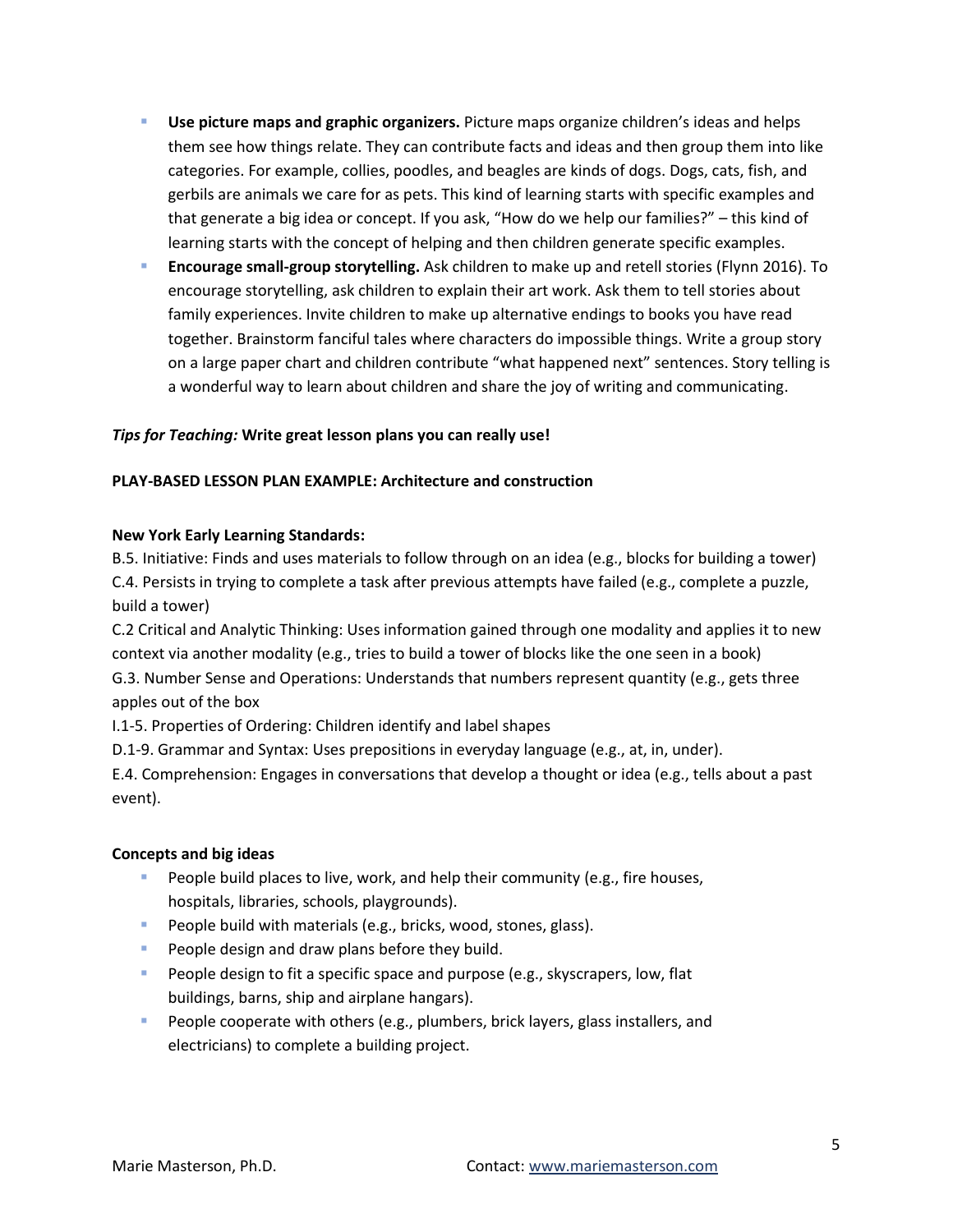## **Academic vocabulary**

 Design, connect, compare, construct, plan, measure, predict, trace, measure, balance, install, solve.

### **Content vocabulary**

 Feature, structure, base, space, beam, column, ceiling, foundation, triangle, square, wall, materials, position words (e.g., over, under, next to, between),

### **Architecture and construction books**

- **Billions of Bricks, by Curt Cyrus**
- **Building a House, by Byron Barton**
- **Construction Workers, by Cari Meister**
- **E** Construction Workers Help, by Tami Deedrick
- **If** Iggy Peck, Architect, by Andrea Beaty
- **Jack the Builder, by Stuart J. Murphy**
- **Look at that Building: A First Book of Structures, by Scot Richie**
- **Made by Maxine, by Ruth Spiro**
- **Rosie Revere, Engineer, by Andrea Beaty**
- **Same, Same but Different, Jenny Sue Kostecki-Shaw**
- What Can You Do with a Toolbox? by Anthony Carrino andohn Colaneri

## **Materials to include in dramatic play**

 Construction worker vests, tools, tool boxes or belts, helmets, safety glasses, maps, safety tape, retractable measuring tapes, gloves, signs, a clipboard with graph paper, rulers, pencils, camera, informational books, construction materials.

#### **Thought questions and prompts:**

- **Tell me about your design.**
- **What do you need to do first, next, last?**
- **Who will use your building?**
- **What features will you design?**
- **What tools do you need to use?**
- How does that work?
- **What community workers will help you?**
- What do you think? What do you think will happen?
- How will you make it fit? (balance, taller, larger, smaller)
- **What will you do next?**
- How can you solve that problem?
- **What will go over, under, next to, in between?**

#### **Integrated activities:**

- Mathematics: Measure items in the classroom with a measuring tape.
- Music and movement: This is the way we pound a nail (saw the wood, drill a hole, use a screwdriver) early in the morning song.
- **Phonemic awareness and phonics: C says "K" as in construction, classroom,** community, connect, cap, cart, color, compare.
- Reading: See book list.